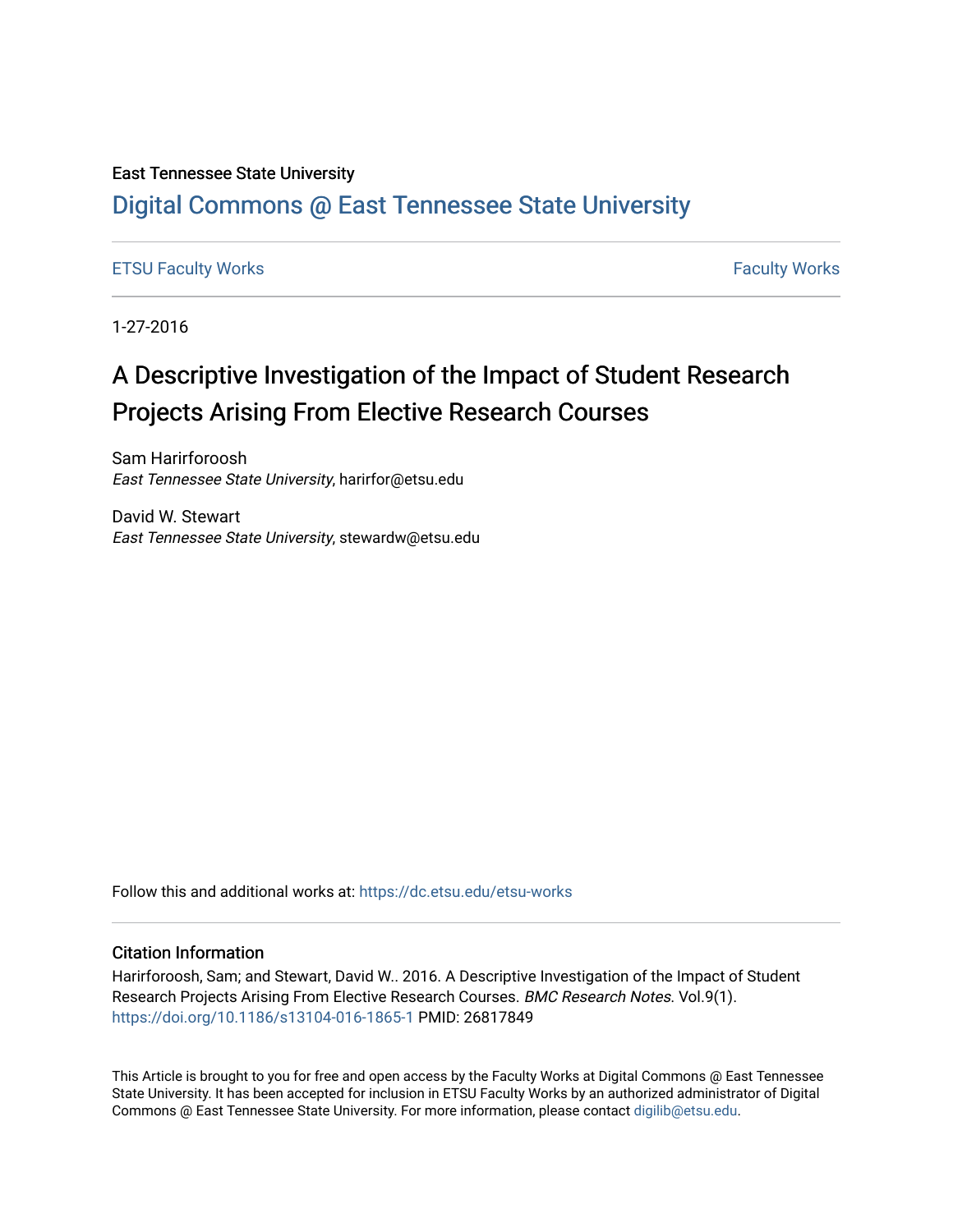# A Descriptive Investigation of the Impact of Student Research Projects Arising From Elective Research Courses

# Copyright Statement

This article is distributed under the terms of the Creative Commons Attribution 4.0 International License [\(http://creativecommons.org/licenses/by/4.0/\)](http://creativecommons.org/licenses/by/4.0/), which permits unrestricted use, distribution, and reproduction in any medium, provided you give appropriate credit to the original author(s) and the source, provide a link to the Creative Commons license, and indicate if changes were made. The Creative Commons Public Domain Dedication waiver [\(http://creativecommons.org/publicdomain/zero/1.0/](http://creativecommons.org/publicdomain/zero/1.0/)) applies to the data made available in this article, unless otherwise stated.

## Creative Commons License



This work is licensed under a [Creative Commons Attribution 4.0 International License.](https://creativecommons.org/licenses/by/4.0/)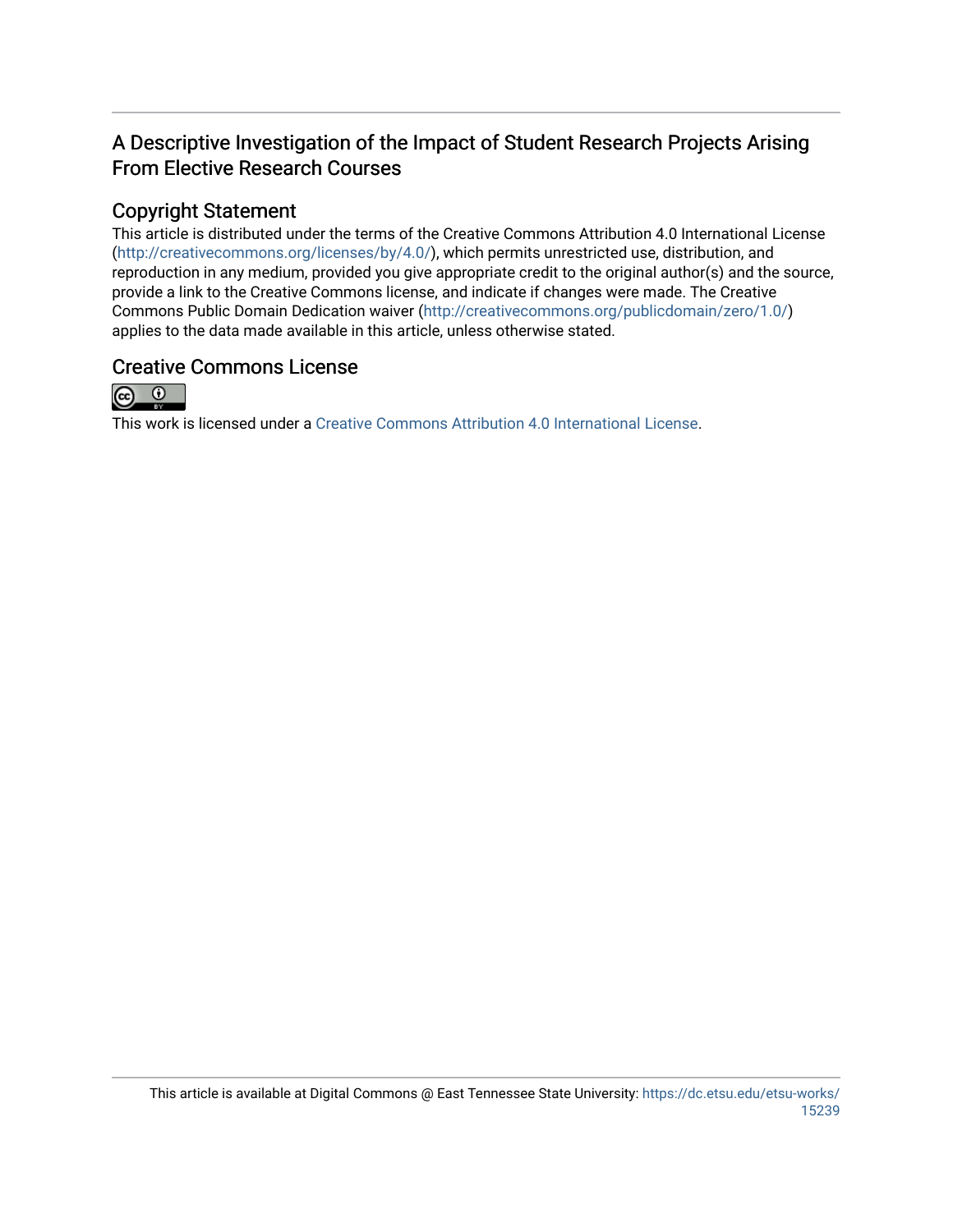## **SHORT REPORT**

**Open Access**



# A descriptive investigation of the impact of student research projects arising from elective research courses

Sam Harirforoosh<sup>1\*</sup> and David W. Stewart<sup>2</sup>

#### **Abstract**

**Background:** Pharmacy academicians have noted the need to develop research skills in student pharmacists. At the Gatton College of Pharmacy, significant focus has been placed on the development of research skills through offering elective research courses. In order to evaluate the impact of participation in the research elective(s), we analyzed college records and surveyed faculty members with regard to the number of poster/podium presentations, published peer-reviewed manuscripts, and funded projects.

**Results:** Student enrollment in the research elective sequence has increased over time and has resulted in 81 poster presentations, 14 podium presentations, and 15 peer-reviewed publications.

**Conclusions:** Implementation of a research elective sequence and fostering of a research culture amongst the faculty and students has resulted in increased student engagement in research and related scholarly activities.

**Keywords:** Pharmacy student, Research, Elective, Pharmacy, Student pharmacist

#### **Background**

While student pharmacists may not be specifically required to conduct research as part of their professional program, the Accreditation Council for Pharmacy Education (ACPE) standards [\[1](#page-5-0), [2](#page-5-1)] do highlight the necessity of molding students into self-directed critical thinkers. The Center for the Advancement of Pharmacy Education (CAPE) Education Outcomes 2013 [\[3](#page-5-2)] also highlight the need for this skill. Student engagement in research/ scholarship increases critical thinking and additionally encourages pursuance of a research-related career [\[4](#page-5-3)]. The improvement of learning skills has also been stated as a benefit of engaging students in research projects [\[5](#page-5-4), [6\]](#page-5-5) and both faculty preceptors and students feel the process is a valuable experience for students  $[7-9]$  $[7-9]$ .

Over the past decade, several publications have discussed research opportunities for pharmacy students

\*Correspondence: harirfor@etsu.edu

<sup>1</sup> Department of Pharmaceutical Sciences, Bill Gatton College

of Pharmacy, East Tennessee State University, Box 70594, Johnson City, TN 37614-1708, USA

Full list of author information is available at the end of the article



and posited a need for increased emphasis on research and scholarship amongst United States pharmacy faculty members and increased development of pharmacist-researchers  $[6, 10-14]$  $[6, 10-14]$  $[6, 10-14]$  $[6, 10-14]$  $[6, 10-14]$ . Whereas many publications related to research/scholarship advancement have been penned by scholars at schools and colleges that are considered research-intensive (i.e., Carnegie classification of Very High Research Activity) [\[11](#page-5-10)], ACPE calls for all schools/colleges to "broaden the professional horizons of students in areas such as scientific inquiry, scholarly concern for the profession, and the relevance and value of research" [\[1\]](#page-5-0). Kehrer and Svensson recently stated, "Pharmacy researchers have the potential to contribute greatly to improving pedagogy as well as health care" [[15](#page-5-11)].

Johnson et al. noted an increase in enthusiasm about post-graduate training among students who completed a summer research program [[12\]](#page-5-12). Additionally, pharmacist graduates who pursue post-graduate training are typically required to conduct research as part of their American Society of Health-system Pharmacists (ASHP) accredited program as the accreditation standards require the institution be engaged in the continuous quality improvement

© 2016 Harirforoosh and Stewart. This article is distributed under the terms of the Creative Commons Attribution 4.0 International License [\(http://creativecommons.org/licenses/by/4.0/\)](http://creativecommons.org/licenses/by/4.0/), which permits unrestricted use, distribution, and reproduction in any medium, provided you give appropriate credit to the original author(s) and the source, provide a link to the Creative Commons license, and indicate if changes were made. The Creative Commons Public Domain Dedication waiver ([http://creativecom](http://creativecommons.org/publicdomain/zero/1.0/)[mons.org/publicdomain/zero/1.0/\)](http://creativecommons.org/publicdomain/zero/1.0/) applies to the data made available in this article, unless otherwise stated.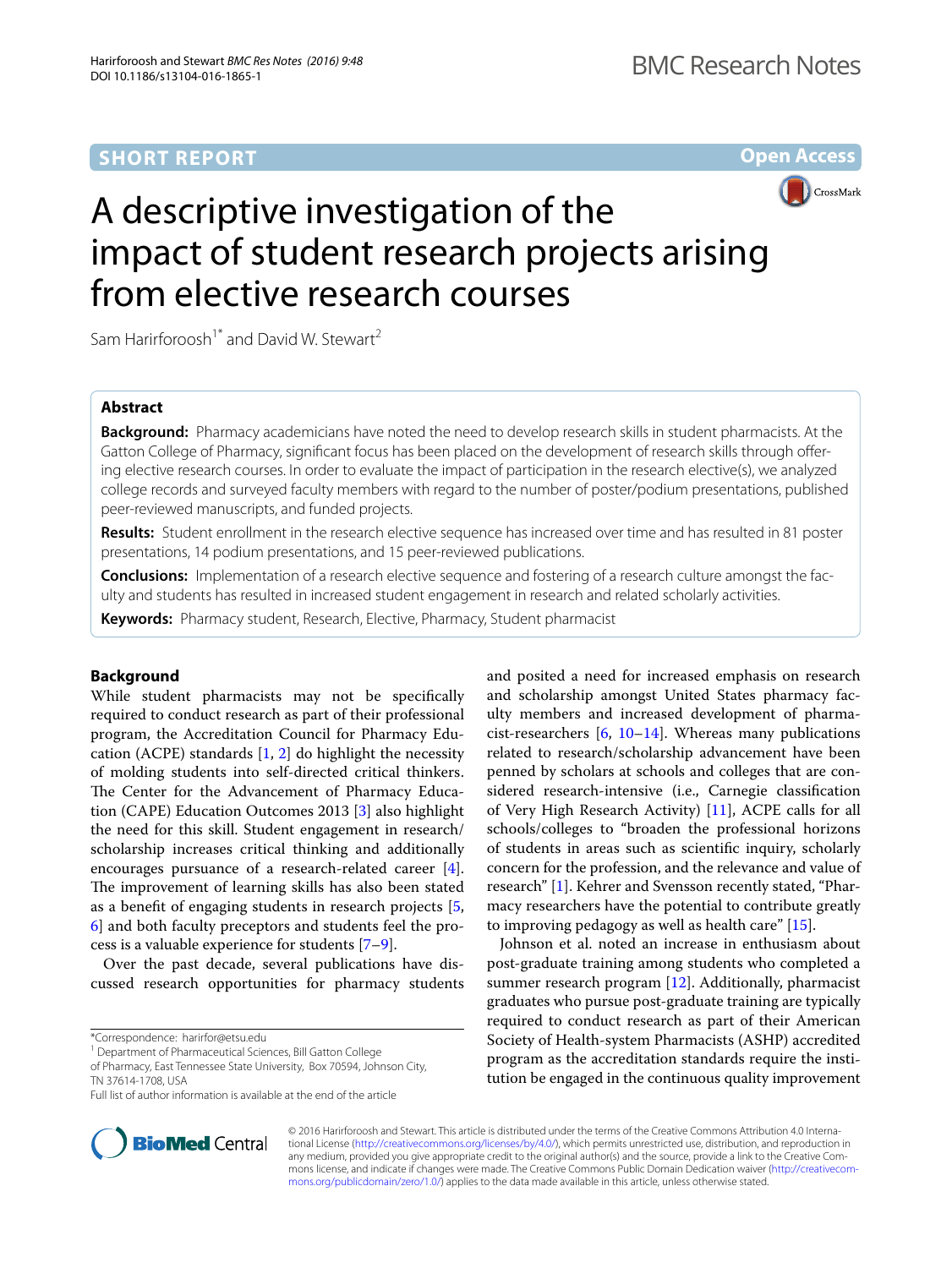process [\[16\]](#page-5-13). A survey of training sites for pharmacy residents revealed that directors of pharmacy strongly felt that resident involvement resulted in more research or scholarship completed. However, the pharmacist preceptors themselves felt slightly less strong about this statement, and many respondents agreed that residents need more guidance in the research process [\[17](#page-5-14)].

It is commonly recognized that this residency based research process may very well be the first attempt the new graduate has taken at conducting research and the level of preceptor ability in mentoring the resident in the research process may vary greatly from institution to institution [[18\]](#page-6-0). Survey research has shown that student pharmacists see value in a required research project as part of their Doctor of Pharmacy curriculum and those students preparing to enter residency training are more likely than their colleagues to hold this view [\[9](#page-5-7)].

The need for graduates with basic research skills should be expected to increase as college of pharmacy deans anticipated growth in residency training over the 5 year period from 2010 to 2015, with 69.2 % of deans planning to add residents and/or fellows to their programs when asked in a 2010 survey [\[19](#page-6-1)]. This is supported by data from ASHP showing an increase from 2543 PGY1 and PGY2 programs in 2011 to 3690 in 2015 [\[20](#page-6-2)].

The potential to train students for these programs by involvement in the research process undoubtedly exists in most schools and colleges of pharmacy. However, the extent of involvement of students in research experiences is varied among pharmacy schools, and recent data are lacking. Data collected by Murphy et al. indicated that 25 % of surveyed schools required some form of research be completed by students and 57 % offered elective research opportunities to students, while 18 % of the schools did not provide any research-related program [[11\]](#page-5-10). Whereas a majority of schools/colleges at a minimum offer research experiences, little has been published regarding the impact of these experiences on the participating students or faculty.

In order to improve our students' ability to be successful in securing their desired types of jobs or post-graduate training programs [\[21](#page-6-3), [22\]](#page-6-4), the Bill Gatton College of Pharmacy, a Doctoral/Research University classified institution, has placed an increased emphasis on student engagement in the research process at the administrative, faculty, and student levels. A previous article describes the development of one research elective course at the college in which students can choose to participate [\[23](#page-6-5)]. Students may choose to take a single research elective, or they may participate in a research concentration which requires them complete an application and oversight process, 12 credit hours of research courses, and denotes "Award for Excellence in Research" on their transcript.

At the time this survey was conducted, 16 faculty members in both the Departments of Pharmaceutical Sciences and Pharmacy Practice offer similar second (P2)- and third (P3)-professional year research elective courses, and/or a fourth-professional year (P4) elective Advanced Pharmacy Practice Experience (APPE) during which students can write a research manuscript based on research conducted during the P2 and/or P3 year(s). Some students are even paired with faculty who are residency directors that intentionally team the students with a post-graduate year 2 (PGY2) trainee for specific mentoring in clinical residency-type research.

Faculty members independently set forth requirements for successful completion of their research electives and thus student experiences vary based on faculty mentor, but in general for every credit hour, students should devote 2 h per week to their research project. A standardized syllabus is used for all research electives which includes a section completed by the faculty member, the student, and the department chair that outlines the expectations and requirements of each individual experience. Students seeking the "Award for Excellence in Research" designation must complete additional standardized requirements which are overseen by a college level committee comprised of faculty engaged in student research. Research allocation varies from faculty to faculty as the time allocation for research is set by the department chair in collaboration with the faculty and is dependent on factors such as level of funding. It is important to note that most faculty, particularly clinical/ non-tenure track faculty in the Department of Pharmacy Practice, are not externally funded. The Department of Pharmacy Practice only has one tenure track faculty member who is supported by extramural funding. The college encourages participation in research, though, and the students' engagement in research through the promotion and tenure process.

The purpose of this article is to describe the impact on students and faculty of participation in the research elective from its inception (2009) through the fall semester of the 2013–2014 academic year in our non-research intensive institution. To quantify outcomes of participation in a research elective sequence, college records from the office of Academic Affairs were retrospectively analyzed and all faculty members were surveyed via email to quantify outcomes specific to research elective(s) offered within the College, including poster/podium presentations given, peer-reviewed manuscripts published, and funding support obtained. Faculty are encouraged to only include students as authors who meet guidelines set forth by the International Committee of Medical Journal Editors. There were no incentives to the participants in the survey. All faculty members responded to the survey.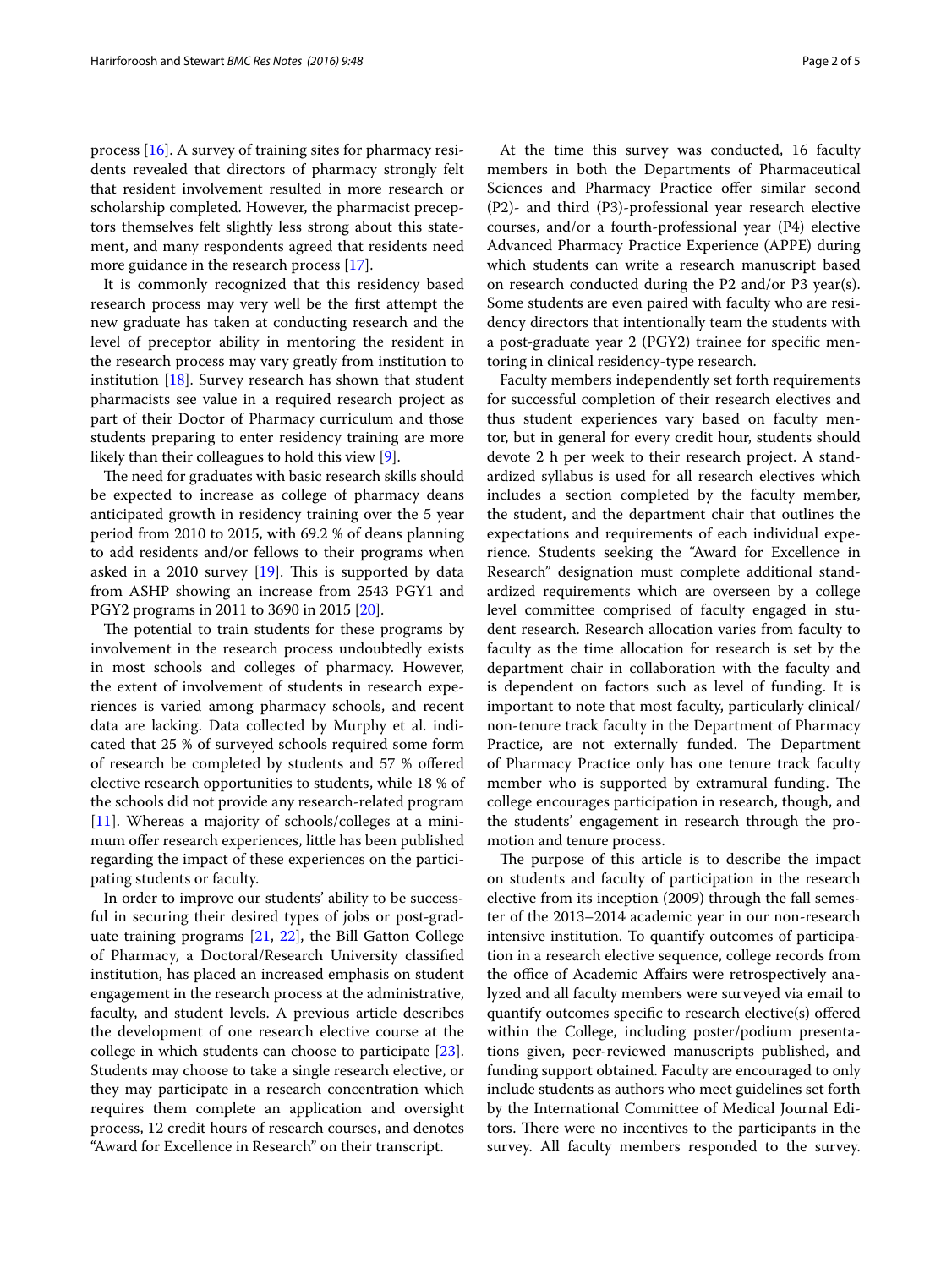#### **Results**

Since fall of 2009 (the first semester during which a research elective was offered), 145 students (approximately 30 % of all P2 and P3 students) have taken at least one research elective course for credit. Our college has a class size of approximately 80 students per year. The percent of students enrolling in research elective courses has increased over time from 30 % of the Class of 2012 to 49 % of the Class of 2015. Fifty-four percent of the Class of 2016 has either completed or planned to complete a research elective course through the fall of 2014. All faculty who had taken research students responded to the survey (100 % response rate).

Sixty students enrolled in the research elective series for more than one semester. Of these, 11 students are on track to complete the 12-credit sequence by the time of their graduation next May in the Class of 2016. Additionally, some students conducted research without credit; therefore, the outcomes described herein are conservative. From 2009 to 2013, students presented 81 posters and gave 14 podium presentations at local or national conferences. In addition, faculty members involved in this course have published 15 articles in peer-reviewed journals in which students met criteria to be included as authors (Table [1](#page-4-0)). Fifty-three percent of posters and 14 % of podium presentations were disseminated on the national level. Also, a survey of research elective students conducted by one faculty member noted positive feedback from the students, including improved problem solving ability, knowledge, scientific writing ability, and application of theoretical knowledge gained in the classroom to research areas [\[23](#page-6-5)].

Fourty percent of clinical (non-tenure) track faculty have coordinated one or more research elective offerings, and 82 % of tenured/tenure-track faculty have done the same, which indicates a strong interest in being involved in the research process in both Pharmaceutical Sciences and Pharmacy Practice departments. On average, three additional students per academic year, not including students who are already enrolled in and continue to pursue courses in the research elective sequence, take a research elective course. Whereas a majority of students participate in research activities supported by intramural funds (provided at the departmental level for new faculty or from the university level via intramural grants from the research development committee) or conducted in kind, 8 students have participated in externally funded research, 19 in internally funded projects, and the remainder conducted in kind.

#### **Conclusions**

Limitations of this research include an unblinded survey instrument and the potential for recall bias since there has been a period of several years since the initial courses were offered in 2009. Given that all 16 participating faculty members responded to the survey, it is more likely that the results are accurate. Moreover, when looking at objective data, such as number of participants, these were taken from college records and not dependent on participant recall. Obviously though participants are invested in this training and there is the potential for desirability bias; however, since all faculty participated and the results were consistent, the researchers feel the results are credible. Additionally, we did not collect the individual number of students involved with each publication or poster so we cannot comment on the frequency of dissemination of research findings for those students involved.

Students benefit from the research process through increased engagement and critical thinking skills as well as better positioning for desired positions post-graduation. One potential drawback is that engaging students in scholarly activities requires sufficient faculty time, adequate resources, and appropriate faculty expertise [[11\]](#page-5-10). Pearson and Albon indicate institutional support is a major factor in success of an educational research program [[24](#page-6-6)]. Our culture supports and fosters scholarship through provision of research funds and reasonable research time allocation in addition to consideration of time invested in student research during the promotion and tenure process. As a relatively new college and one

<span id="page-4-0"></span>

| Table 1 Scholarly activities related to pharmacy students |
|-----------------------------------------------------------|
|-----------------------------------------------------------|

| Number of abstract(s) presented in collaboration<br>with students |                 |        |                 | Number of article(s) published<br>or accepted in peer-reviewed | Number of funded projects on which phar-<br>macy students worked |                           |
|-------------------------------------------------------------------|-----------------|--------|-----------------|----------------------------------------------------------------|------------------------------------------------------------------|---------------------------|
| Poster                                                            |                 | Podium |                 | journals in collaboration<br>with students                     | Internal funding                                                 | <b>Extramural funding</b> |
| Local                                                             | <b>National</b> | Local  | <b>National</b> |                                                                |                                                                  |                           |
| 38                                                                | 43              |        |                 |                                                                | 19                                                               |                           |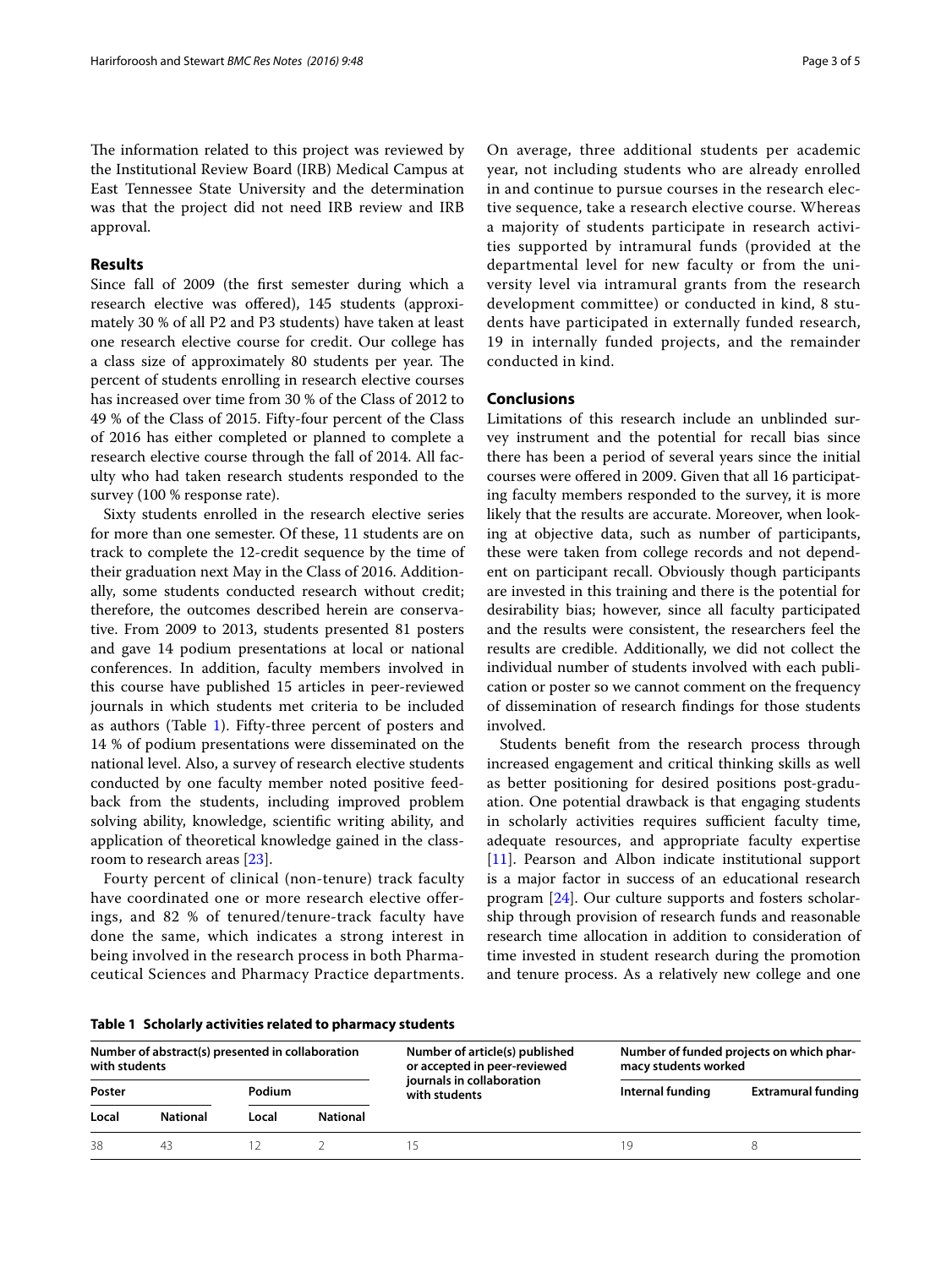not considered research intensive, administration, faculty, and students could easily justify minimization of the research/scholarship leg of the College's academic stool, although this would be inconsistent with the approach desired for colleges and schools of pharmacy by ACPE. Another challenge is to increase the number of clinical/non-tenure track faculty engaged in this process. These individuals have very limited amount of workload directed towards research. Administrators could facilitate this by increasing research and scholarship workload allotments for clinical/non-tenure track faculty and by continuing to reward student research mentorship in the promotion and tenure process. In fact, at our college, this will be introduced as a discussion point for a modification of the Department of Pharmacy Practice promotion and tenure document. While difficult to capture in a tangible manner, we perceive these experiences to be beneficial to current students, alumni, faculty, the College, and the profession as a whole.

Students engaged in the research process develop skill sets and critical thinking skills that will serve them and the profession well, irrespective of practice or research setting. Kehrer and Svennson recently stated, "If colleges and schools of pharmacy are to meet the goals of developing inquisitive and creative graduates who are lifelong learners and change agents, they must lead by example and provide scholarly opportunities to stimulate creativity in their students" [\[15](#page-5-11)].

In summary, this article provides a compelling argument that involving student pharmacists in the research process is feasible for pharmacy faculty, particularly when they have the support of college or school administration. We posit, and ACPE supports, that this is not only a responsibility of research intensive institutions, but of all schools/colleges. We therefore encourage all schools/colleges to consider provision of such opportunities and to assess and share associated outcomes in an effort to advance best practices in the engagement of pharmacy students in research and scholarship activities.

#### **Authors' contributions**

SH conceived the study and collected the data. SH and DWS wrote the manuscript. Both authors read and approved the final manuscript.

#### **Author details**

<sup>1</sup> Department of Pharmaceutical Sciences, Bill Gatton College of Pharmacy,<br>East Tennessee State University, Box 70594, Johnson City, TN 37614-1708, USA. <sup>2</sup> Department of Pharmacy Practice, Bill Gatton College of Pharmacy, East Tennessee State University, Johnson City, TN, USA.

#### **Acknowledgements**

We would like to thank Ms. Carmen H. Linne for her technical assistance.

#### **Competing interests**

The authors declare that they have no competing interests.

Received: 16 April 2015 Accepted: 14 January 2016 Published online: 27 January 2016

#### **References**

- <span id="page-5-0"></span>1. Accreditation Council for Pharmacy Education. Accreditation standards and guidelines for the professional program in pharmacy leading to the Doctor of Pharmacy degree. Accreditation Council for Pharmacy Education, Chicago. 2011. [http://www.acpe-accredit.org/pdf/FinalS2007Guideli](http://www.acpe-accredit.org/pdf/FinalS2007Guidelines2.0.pdf) [nes2.0.pdf](http://www.acpe-accredit.org/pdf/FinalS2007Guidelines2.0.pdf). Accessed 21 Sep 2014.
- <span id="page-5-1"></span>2. Accreditation Council for Pharmacy Education. Accreditation standards and guidelines for the professional program in pharmacy leading to the Doctor of Pharmacy degree. Accreditation Council for Pharmacy Education, Chicago. 2015. [https://www.acpe-accredit.org/pdf/Standards2016FI-](https://www.acpe-accredit.org/pdf/Standards2016FINAL.pdf)[NAL.pdf.](https://www.acpe-accredit.org/pdf/Standards2016FINAL.pdf) Accessed 29 Oct 2015.
- <span id="page-5-2"></span>3. Center for the Advancement of Pharmacy Education. Educational Outcomes 2013. American Association of Colleges of Pharmacy, Alexandria. 2013. [http://www.aacp.org/resources/education/cape/](http://www.aacp.org/resources/education/cape/Open%2520Access%2520Documents/CAPEoutcomes2013.pdf) [Open%20Access%20Documents/CAPEoutcomes2013.pdf](http://www.aacp.org/resources/education/cape/Open%2520Access%2520Documents/CAPEoutcomes2013.pdf). Accessed 29 Oct 2015.
- <span id="page-5-3"></span>4. Nykamp D, Murphy JE, Marshall LL, Bell A. Pharmacy students' participation in a research experience culminating in journal publication. Am J Pharm Educ. 2010;74(3):47.
- <span id="page-5-4"></span>5. Banks ML, Haynes K, Sprague JE. A model for motivating PharmD students to pursue a PhD degree. Curr Pharm Teach Learn. 2009;1(2):93–7.
- <span id="page-5-5"></span>6. Ascione FJ. Research requirement for PharmD students. Am J Pharm Educ. 2007;71(6):115.
- <span id="page-5-6"></span>7. Assemi M, Ibarra F, Mallios R, Corelli RL. Scholarly contributions of required senior research projects in a doctor of pharmacy curriculum. Am J Pharm Educ. 2015;79(2):23. doi[:10.5688/ajpe79223](http://dx.doi.org/10.5688/ajpe79223).
- 8. Kao DJ, Hudmon KS, Corelli RL. Evaluation of a required senior research project in a doctor of pharmacy curriculum. Am J Pharm Educ. 2011;75(1):5.
- <span id="page-5-7"></span>9. Kim SE, Whittington JI, Nguyen LM, Ambrose PJ, Corelli RL. Pharmacy students' perceptions of a required senior research project. Am J Pharm Educ. 2010;74(10):190.
- <span id="page-5-8"></span>10. Fuji KT, Galt KA. Research skills training for the doctor of pharmacy in U.S. schools of pharmacy: a descriptive study. The. Int J Pharm Pract. 2009;17(2):115–21.
- <span id="page-5-10"></span>11. Murphy J, Slack M, Boesen K, Kirking D. Research-related coursework and research experiences in doctor of pharmacy programs. Am J Pharm Educ. 2007;71(6):113.
- <span id="page-5-12"></span>12. Johnson JA, Moore MJ, Shin J, Frye RF. A summer research training program to foster PharmD students' interest in research. Am J Pharm Educ. 2008;72(2):23.
- 13. Kritikos VS, Carter S, Moles RJ, Krass I. Undergraduate pharmacy students' perceptions of research in general and attitudes towards pharmacy practice research. Int J Pharm Pract. 2013;21(3):192–201. doi:[10.1111/j.2042-7174.2012.00241.x.](http://dx.doi.org/10.1111/j.2042-7174.2012.00241.x)
- <span id="page-5-9"></span>14. Vellurattil RP, Puglisi MP, Johnson CL, Slonek J. Introduction of a capstone research program in a new college of pharmacy: student perceptions. Curr Pharm Teach Learn. 2014;10:429.
- <span id="page-5-11"></span>15. Kehrer JP, Svensson CK. Advancing pharmacist scholarship and research within academic pharmacy. Am J Pharm Educ. 2012;76(10):187. doi:[10.5688/ajpe7610187.](http://dx.doi.org/10.5688/ajpe7610187)
- <span id="page-5-13"></span>16. American Society of Health-system Pharmacists Commission on Credentialing. American Society of Health-system Pharmacists Accreditation Standard for Postgraduate Year One (PGY1) Pharmacy Residency Programs. American Society of Health-system Pharmacists Bethesda. 2015. [http://www.ashp.org/doclibrary/accreditation/newly-approved](http://www.ashp.org/doclibrary/accreditation/newly-approved-pgy1-standard-september-2014.pdf)[pgy1-standard-september-2014.pdf](http://www.ashp.org/doclibrary/accreditation/newly-approved-pgy1-standard-september-2014.pdf). Accessed 29 Oct 2015.
- <span id="page-5-14"></span>17. Fuller PD, Smith KM, Hinman RK, Gross AK, Hillebrand K, Pettit NN, et al. Value of pharmacy residency training: a survey of the academic medical center perspective. Am J Health Syst Pharm. 2012;69(2):158–65. doi:[10.2146/ajhp110199.](http://dx.doi.org/10.2146/ajhp110199)